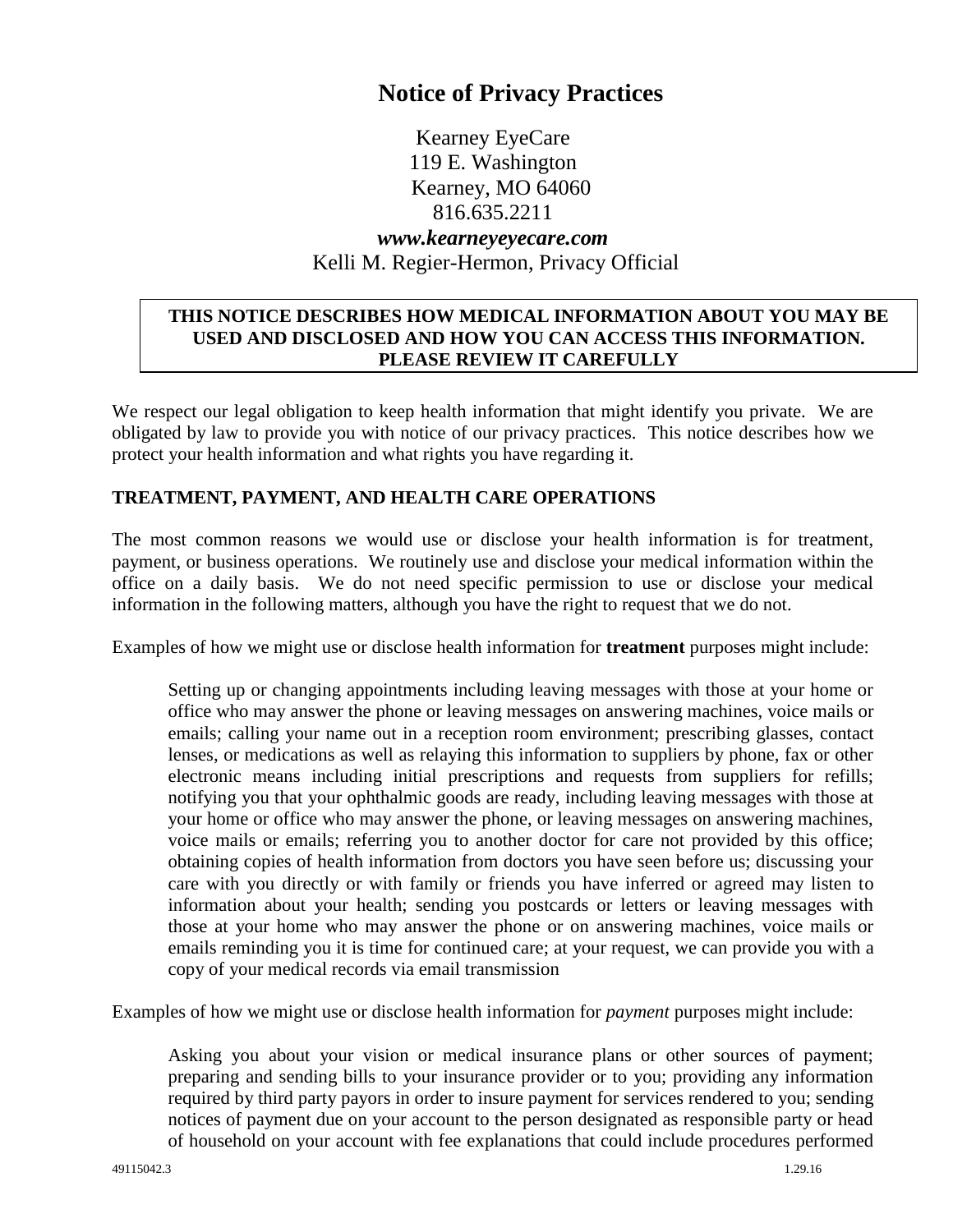and for what diagnosis: collecting unpaid balances either ourselves or through a collection agency, attorney, or district attorney's office

Examples of how we might use or disclose health information for business **operations** might include:

Financial or billing audits; internal quality assurance programs; participation in managed care plans; defense of legal matters; business planning; certain research functions; informing you of products or services offered by our office; compliance with local, state, or federal government agencies request for information; oversight activities such as licensing of our doctors; Medicare or Medicaid audits; providing information regarding your vision status to the Department of Public Safety, a school nurse, or agency qualifying for disability status

# **USES AND DISCLOSURES FOR OTHER REASONS NOT NEEDING PERMISSION**

In some other limited situations, the law allows us to use or disclose your medical information without your specific permission. Most of these situations will never apply to you but they could.

- When a state or federal law mandates that certain health information be reported for a specific purpose
- For public health reasons, such as reporting of a contagious disease, investigations or surveillance, and notices to and from the federal Food and Drug Administration regarding drugs or medical devices
- **Disclosures to government or law authorities about victims of suspected abuse, neglect,** domestic violence, or when someone is or suspected to be a victim of a crime
- Disclosures for judicial and administrative proceedings, such as in response to subpoenas or orders of courts or administrative hearings
- Disclosures to a coroner or medical examiner to identify a deceased person or determine cause of death or to funeral directors to aid in burial
- Disclosures to organizations that handle organ or tissue donations
- Uses or disclosures for health related research
- Uses or disclosures to prevent a serious threat to health or safety of an individual or individuals
- Uses or disclosures to aid military purposes or lawful national intelligence activities
- Disclosures related to a workman's compensation claim
- Disclosures of a "limited data set" for research, public health, or health care operations
- Incidental disclosures that are an unavoidable by-product of permitted uses and disclosures
- Disclosure of information needed in completing form from a school related vision screening, information to the Department of Public Safety, information related to certification for occupational or recreational licenses such as pilots license.
- Disclosures to our business associates who perform health care operations for Kearney EyeCare and who commit in writing to respect the privacy of your information
- Unless you object, disclosure of relevant information to family members or friends who are helping you with your care or by their allowed presence cause us to assume you approve their exposure to relevant information about your health

#### **USES OR DISCLOSURES TO PATIENT REPRESENTATIVES**

It is the policy of Kearney EyeCare for our staff to take phone calls from individuals on a patients behalf requesting information about making or changing an appointment; the status of eyeglasses,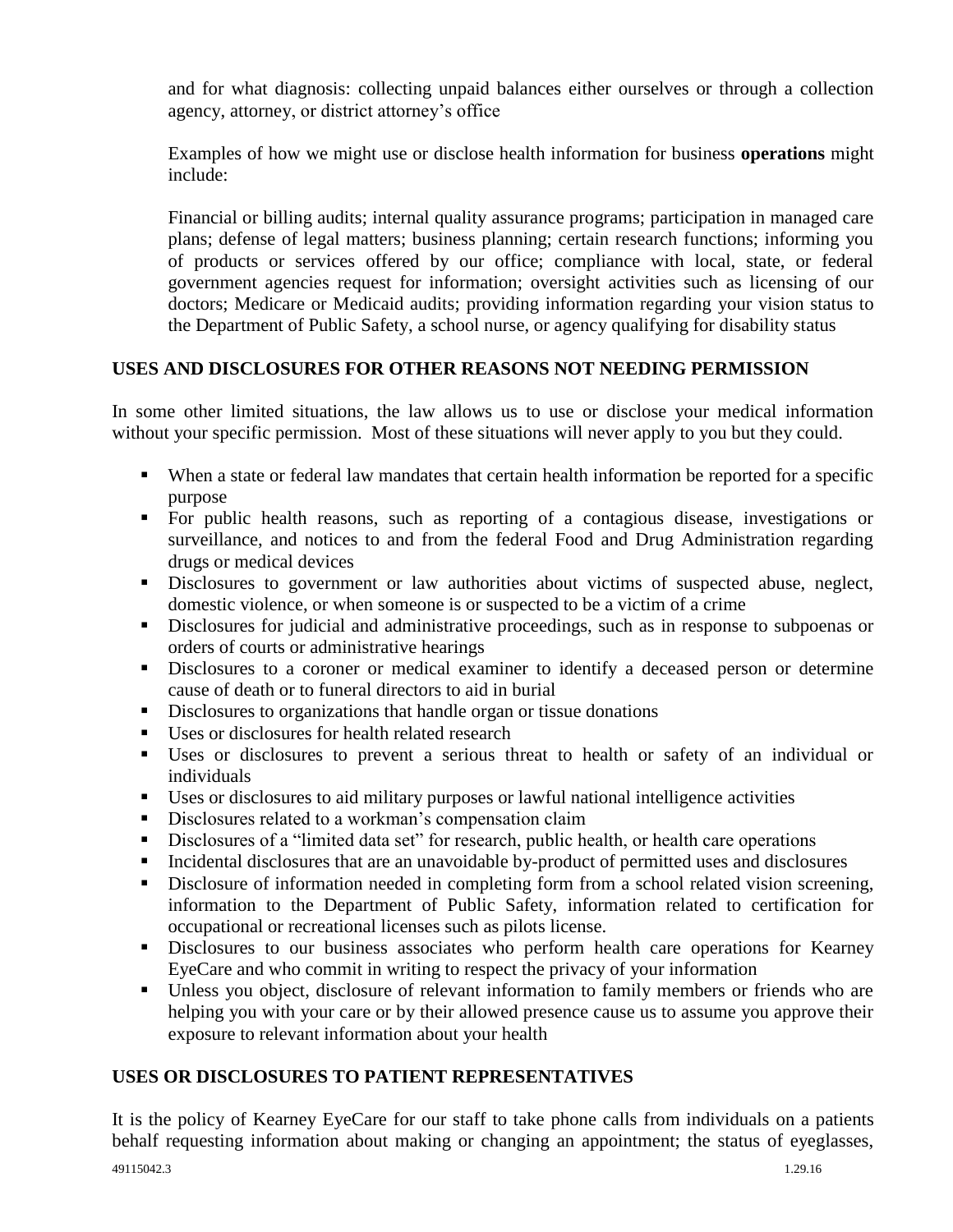contact lenses, or other optical goods ordered by or for the patient. Kearney EyeCare staff will also assist individuals on a patient's behalf in the delivery of eyeglasses, contact lenses, or other optical goods. During a telephone or in person contact, every effort will be made to limit the encounter to only the specifics needed to complete the transaction required. No information about the patient's vision or health status may be disclosed without proper patient consent. Kearney EyeCare staff and doctors will also infer that if you allow another person in an examination room, treatment room, dispensary, or any business area within the office with you while testing is performed or discussions held about your vision or health care or your account that you consent to the presence of that individual.

### **OTHER USES AND DISCLOSURES**

We will not make any other uses or disclosures of your health information unless you sign a written *Authorization for Release of Identifying Health Information*. Specific examples of uses and disclosures of your health information requiring your authorization include: (i) most uses and disclosures of your health information for marketing purposes; and (iii) disclosures of your health information that constitute the sale of your health information. You may revoke your authorization at any time, except to the extent that we have taken action in reliance on the authorization. Revocation requests must be made in writing to the Privacy Officer named at the beginning of this Notice.

### **COMMUNICATION WITH PATIENTS**

It is the practice of Kearney EyeCare to mail reminder postcards for upcoming appointments. While these postcards will not contain specific information regarding your health condition, they will contain date and time for your upcoming appointment. These postcards and other mailings are sent via standard mail service. Addresses that you provide to us will be utilized for these communications

We also communicate reminders of upcoming appointments, as well as informative phone calls that materials such as eyeglasses and contact lenses are ready to be picked up, via phone. If you are not reached at the time of the call, a voicemail will be left with this information. The phone numbers you provide to us will be used for such phone calls and voicemails.

When you supply us with an email address for communication, we often use email to communicate reminders of upcoming appointments, as well as to transmit information such as copies of your eyeglass or contact lens prescriptions or information from your medical records at your request. These items include data that are considered part of your protected health information (PHI). The email address that we send communications from is a secure email account that encrypts data according to HIPAA; however, if your email address is not a secure, encrypted account, this is not considered a safe mode of communication for transmitting your PHI. In supplying us with your email address, you are consenting to such information being sent to your email and assuming the risk of using an unsafe communication. If you do not wish for us to communicate with you in this way, please do not supply us with your email address.

#### **YOUR RIGHTS REGARDING YOUR HEALTH INFORMATION**

The law gives you many rights regarding your personal health information.

You may ask us not to use or disclose any part of your health information for a particular reason related to treatment, payment or health care operations. We will consider your request, but we are not legally obligated to agree to a requested restriction except for in the following situation: If you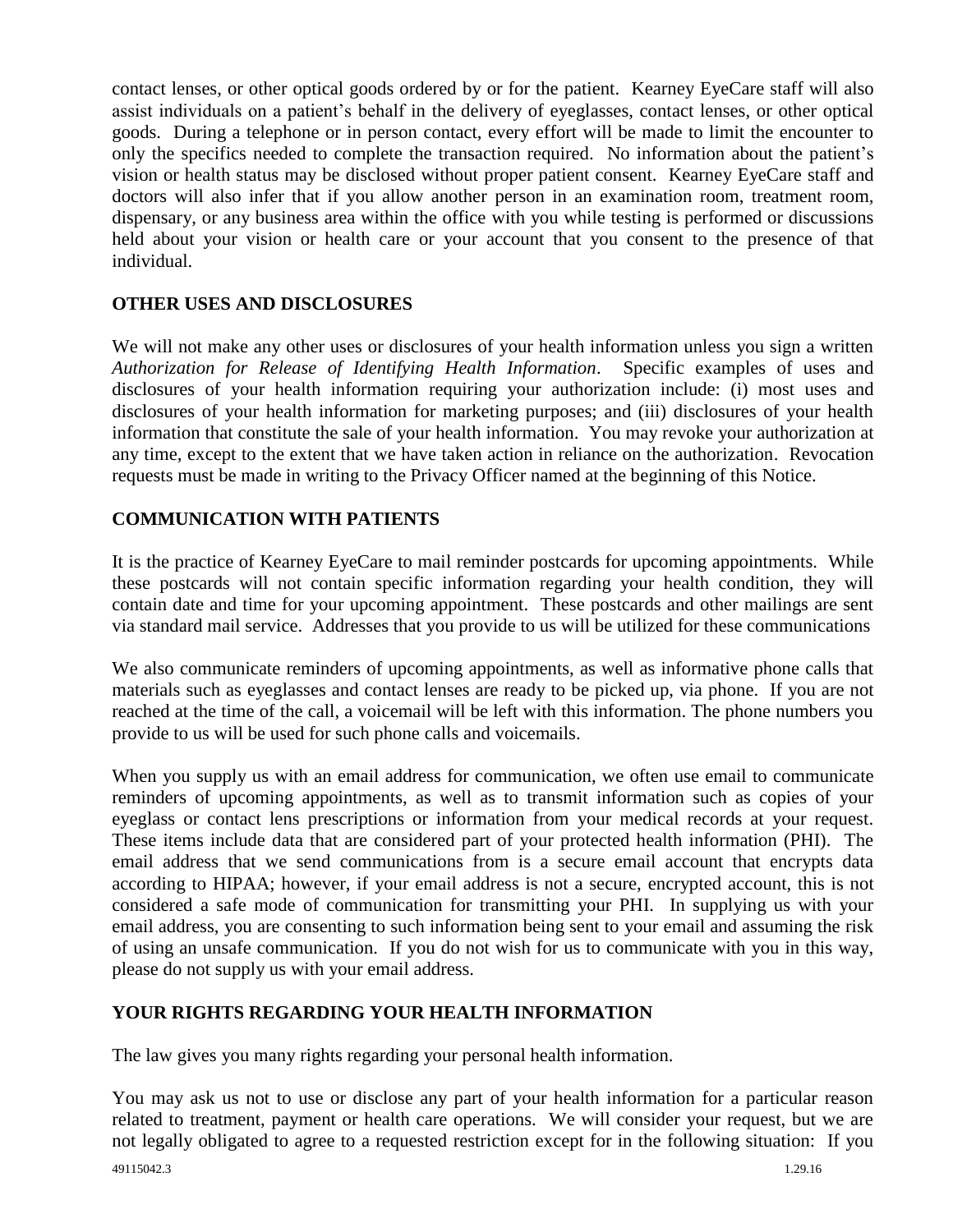have paid for services out-of-pocket in full, you may request that we not disclose information related solely to those services to your health plan. We are required to abide by such a request, except where we are required by law to make the disclosure. Any request for a restriction must in writing and submitted to our Privacy Officer named at the beginning of this Notice.

You may ask us to communicate with you in a confidential manner. Examples might be only contacting you by telephone at your home or using some special email address. We will accommodate these requests if they are reasonable and if you agree to pay any additional cost, if any, incurred in accommodating your request. Requests for special communication requests must be made to the Privacy Officer named at the beginning of this Notice.

You may ask to review or get copies of your health information. There are a very few limited situations in which we may refuse your access to your health information. For the most part we are happy to provide you with the opportunity to either review or obtain a copy of your medical information. All requests for review or copy of medical information must be made in writing to the Privacy Officer named at the beginning of this Notice. While we usually respond to these requests in just a day or so, by law we have thirty (30) days to respond to your request. We may request an additional thirty (30) day extension in certain situations.

You may ask us to amend or change your health care information if you think it is incorrect or incomplete. If we agree, we will make the amendment to your medical record within thirty (30) days of your written request for change sent to the Privacy Officer named at the beginning of this Notice. We will then send the corrected information to you or any other individual you feel needs a copy of the corrected information. If we do not agree, you will be notified in writing of our decision. You may then write a statement of your position and we will include it in your medical record along with any rebuttal statement we may wish to include.

You may ask that we not share information with your insurance provider. To honor this request, you must agree to pay for all services associated with that visit out of pocket at our usual and customary rate.

You may request a list of any non-routine disclosures of your health information that we might have made within the past six (6) years (or a shorter period if you wish). Routine disclosures would include those used your treatment, payment, and business operations of Kearney EyeCare. These routine disclosures will not be included in your list of disclosures. You are entitled to one such list per year without charge. If you want more frequent lists, you must pay for them in advance at a fee of 25.00 per list. We will usually respond to your written request (made to the Privacy Officer named at the beginning of this Notice) within thirty (30) days but we are allowed one thirty (30) day extension if we need the time to complete your request.

You may obtain additional copies of this Notice of Privacy Practices from our business office or online at our website address shown at the beginning of this Notice.

#### **OUR RESPONSIBILITIES**

We are required to (i) maintain the privacy of your health information as required by law; (ii) provide you with notice of our legal duties and privacy practices with respect to your health information, and to abide by the terms of such notice; and (iii) notify you following a breach of your health information that is not secured in accordance with certain security standards.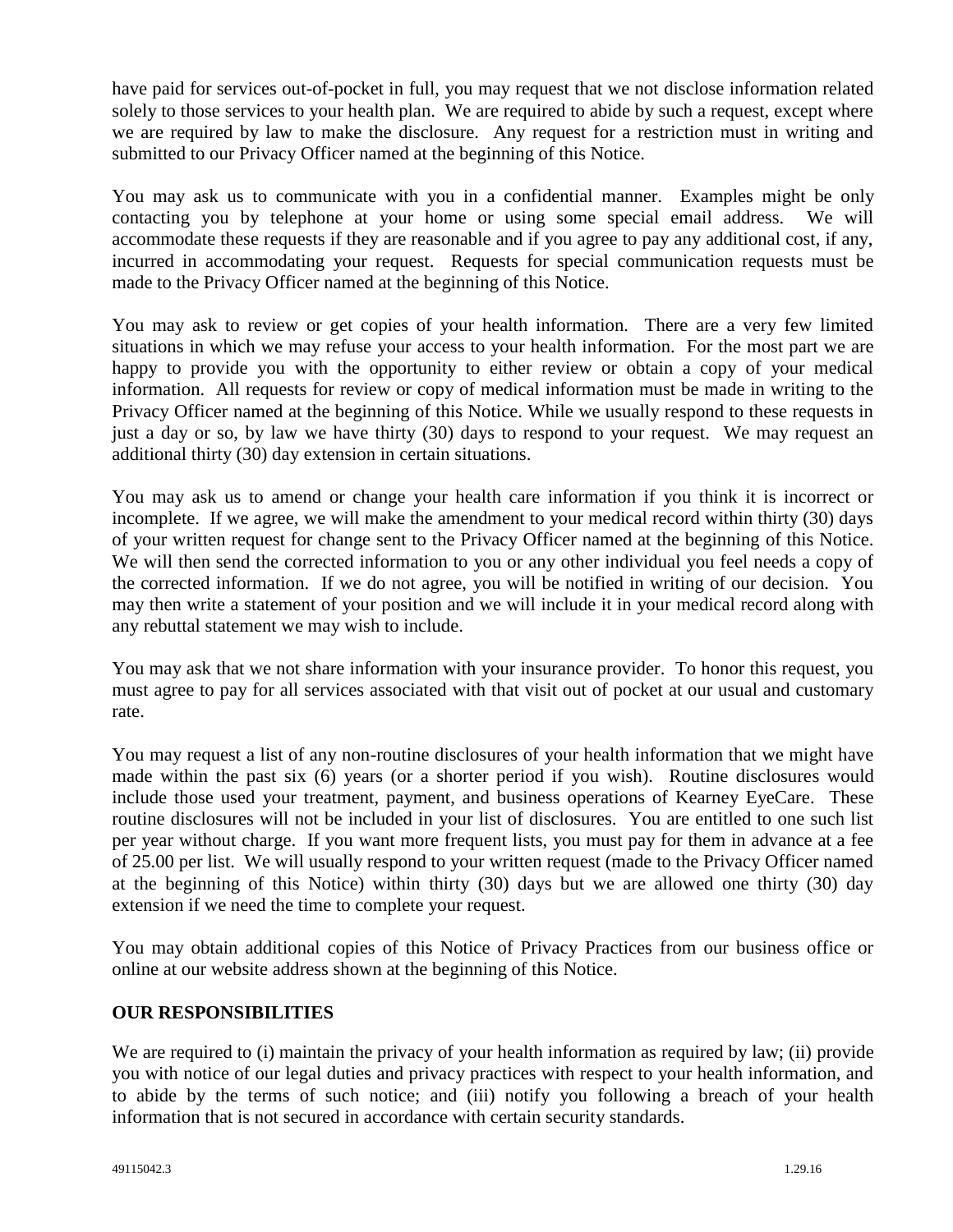We reserve the right to change the terms of this Notice and to make the provisions of the new Notice effective for all health information that we maintain. If we change the terms of this Notice, the revised Notice will be made available upon request and posted in our practice locations. Copies of the current Notice may be obtained by contacting our Privacy Officer.

### **COMPLAINTS**

If you think that anyone at Kearney EyeCare has not respected the privacy of your health information, you are free to complain to the Privacy Officer named at the beginning of this Notice. We are more than happy to try to resolve any concern you may have in writing. If we cannot resolve your concern at that level, you may also file a complaint with the U.S. Department of Health and Human Services, Office for Civil Rights, 200 Independence Ave. S.W., Room 509F HHH Bldg., Washington DC 20201 [\(OCRComplaint@hhs.gov\)](mailto:OCRComplaint@hhs.gov) or the Missouri Attorney General's Office. We will not retaliate against you if you make such a complaint.

Effective Date: January 29, 2016